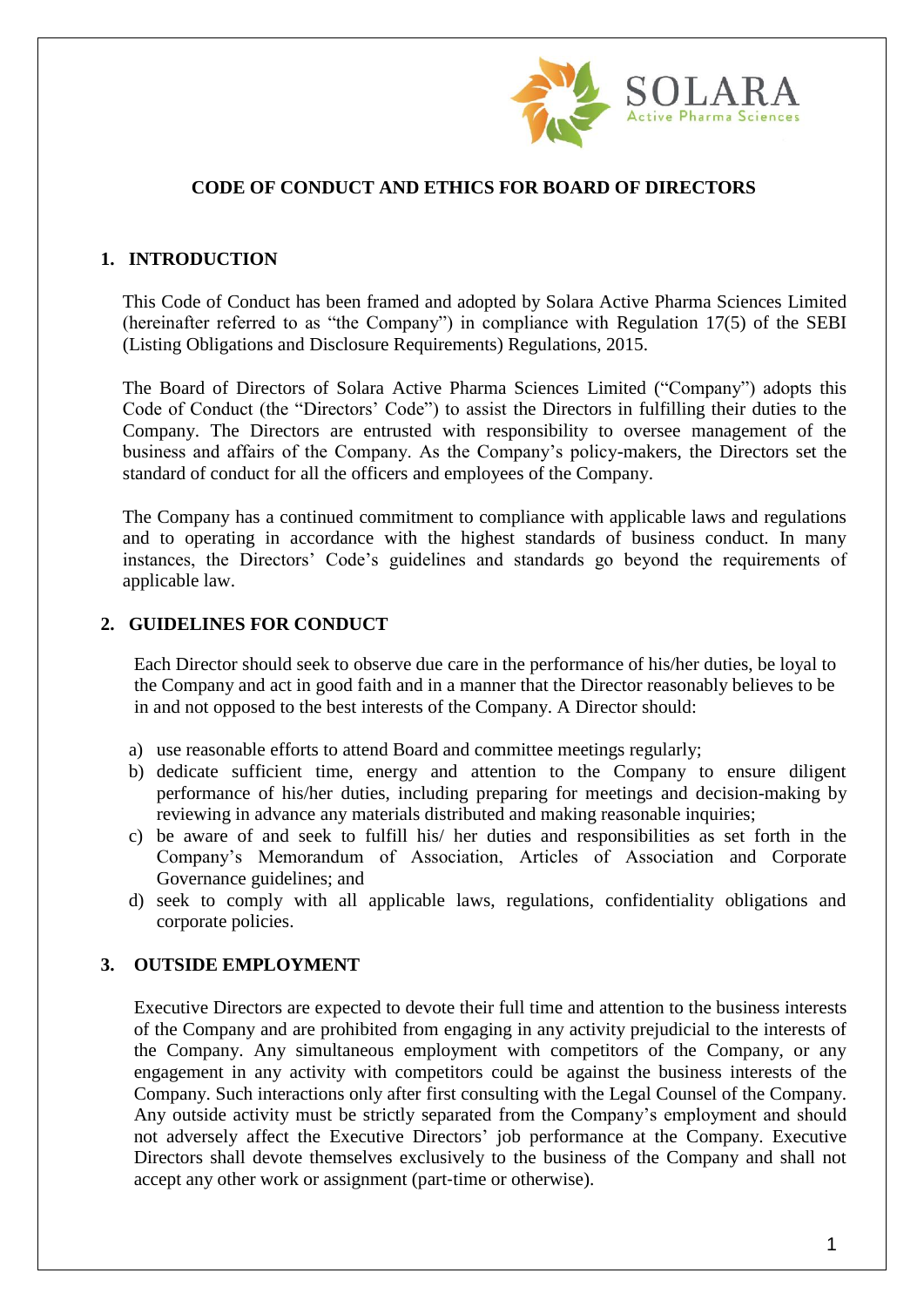

## **4. CORPORATE BUSINESS OPPORTUNITIES**

Except as described elsewhere herein, a director may engage in business so long as he/she does not pre-empt or seize a corporate business opportunity. A corporate business opportunity is

- a) an opportunity in the Company's line of business or proposed expansion or diversification,
- b) which the Company is financially able to undertake and
- c) which may be of interest to the Company. A director who learns of such a corporate business opportunity and who wishes to participate in it should disclose the opportunity to the Board of Directors. If the Board of Directors determines that the Company does not have an actual or expected interest in the opportunity, then, and only then, may the director participate in it, provided that the director has not wrongfully utilized the Company's resources in order to acquire the opportunity.

### **5. OTHER DIRECTORSHIPS**

Directors may, with the prior consent of the Board of Directors, serve on the Board of another entity provided that such entity is not directly or indirectly a competitor of the Company.

### **6. CONFLICTS OF INTEREST**

Directors are expected to dedicate their best efforts to advancing the Company's interests and to make decisions that affect the Company based on the Company's best interests and independent of outside influences.

A conflict of interest occurs when one's private interests interfere in any way, or even appear to interfere, with the interests of the Company. A conflict situation can arise when a Director takes actions or has interests that make it difficult to perform his/her duties for the Company objectively and effectively. A Director's obligation to conduct the Company's business in an honest and ethical manner includes the ethical handling of actual or apparent conflicts of interest between personal and business relationships. Following are some common examples that illustrate actual or potential conflicts of interest:

- a) Owning an interest in a company that competes with or does business with the Company;
- b) Participating in a joint venture, partnership or other business arrangement with the Company; and
- c) Employment with or serving as a director of a competitor, customer or supplier of the Company.

A Director who has an actual or potential conflict of interest, including any of the situations described above, must promptly disclose to the Board:

- a) the existence and nature of the actual or potential conflict of interest; and
- b) all facts known to him/her regarding the transaction that may be material to a judgment about whether or not to proceed with the transaction. The Director may proceed with the transaction only after receiving express approval from the Board.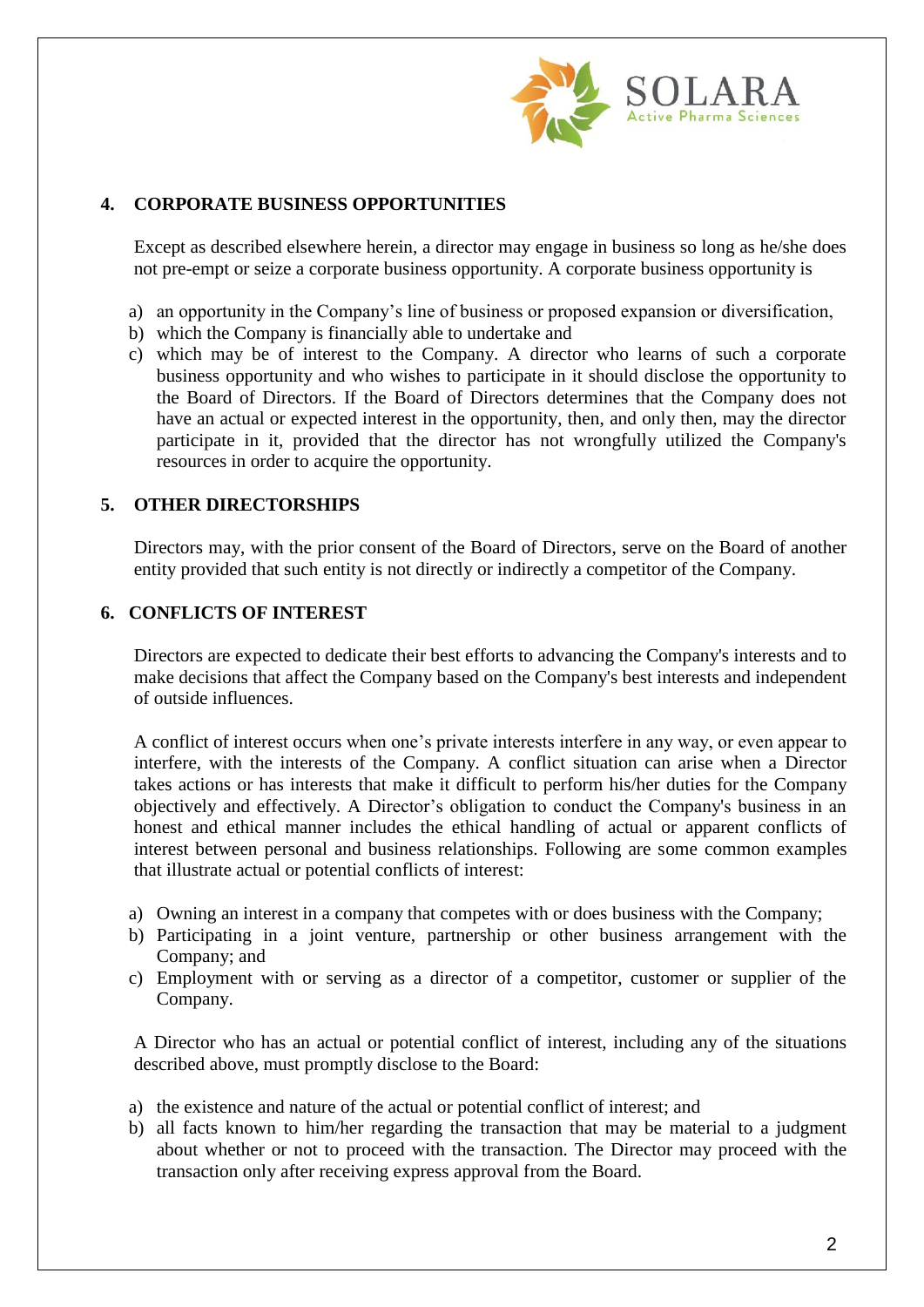

# **7. LOANS**

A Director may not obtain any loan from the Company.

## **8. GIFTS AND ENTERTAINMENT**

When acting on behalf of the Company, Directors should never request for gifts, entertainment or any other business courtesies from anyone doing business with the Company (including suppliers, service providers, contractors, consultants, channel partners, statutory auditors, customers and competitors).

Unsolicited gifts are permissible if they are customary and commonly-accepted business courtesies; not excessive in value; and given and accepted without an express or implied understanding that the Director is in any way obligated by acceptance of the gift. Gifts with a value of over Rs. 10,000 or equivalent in foreign currency should only be accepted with the approval of the Audit Committee. Meals in the ordinary course of business and infrequent meals and entertainment, such as cultural or sporting events, that are attended by both the Director and the offeror are not considered gifts. Gifts of cash or cash equivalents (including gift certificates, securities, below-market loans, etc.) in any amount are prohibited.

# **9. COMPANY PROPERTY**

Directors have a responsibility to safeguard and properly use Company assets and resources, as well as assets of other organizations that have been entrusted to the Company. Except as specifically authorized, Company assets, including Company equipment, materials, resources and proprietary information, must be used only for Company business purposes.

# **10. CONFIDENTIAL INFORMATION**

Directors shall maintain the confidentiality of information entrusted or shared with them by the Company. The Company's confidential and proprietary information shall not be inappropriately disclosed or used for the personal gain or advantage of the Director or anyone other than the Company.

# **11. RELATED-PARTY DISCLOSURES**

The Director, before conducting business of the Company with a related party or a relative, or a business in which a relative is associated in any significant role, shall promptly disclose his/her interest to the Board of Directors.

For the sake of clarity, the term "related party" and "relative" shall have the same meanings as defined respectively under Sections 2(76) and 2(77) of the Companies Act, 2013.

## **12. FAIR DEALING**

Directors should endeavor to deal fairly with the Company's customers, suppliers, competitors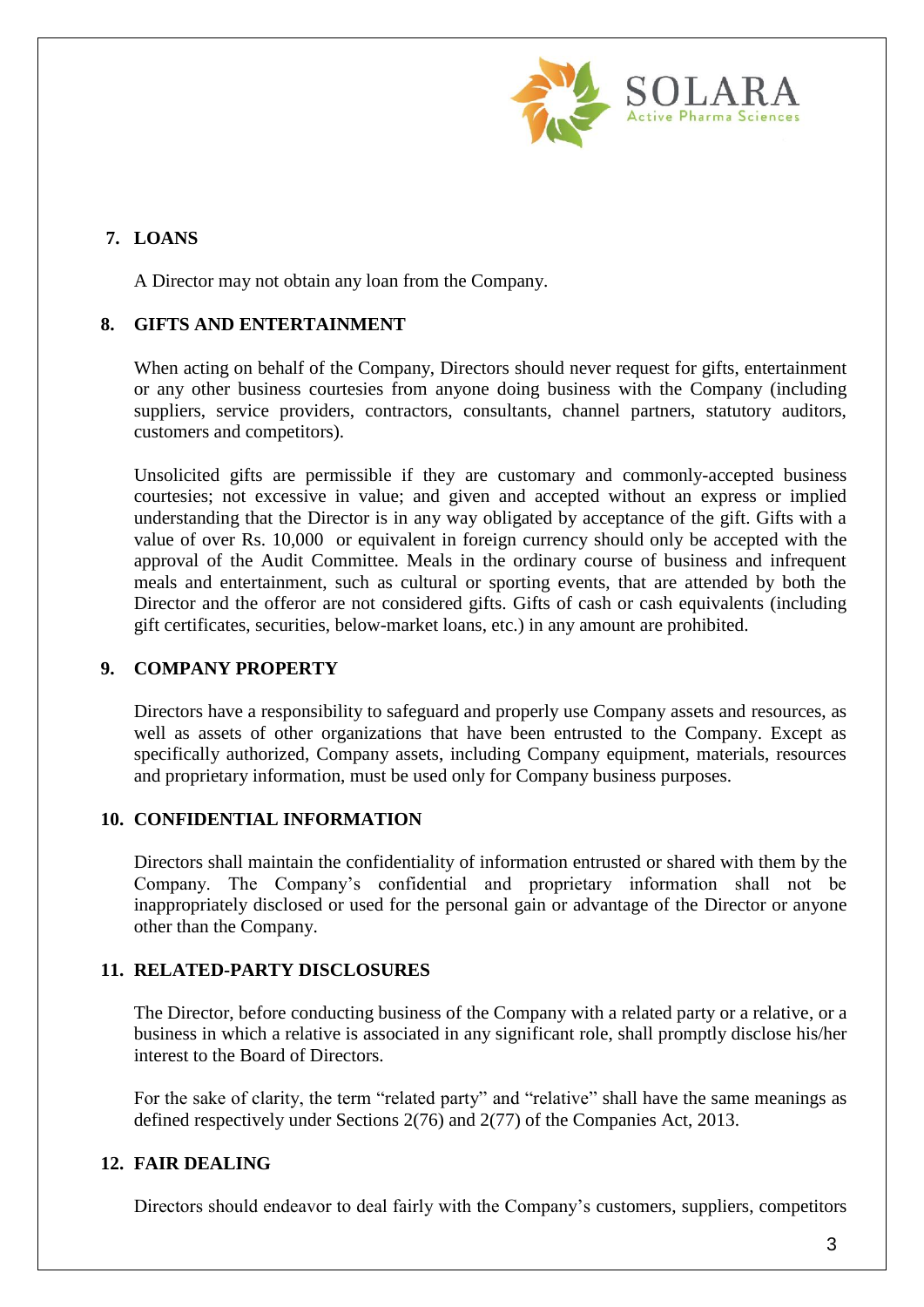

and employees and should never take unfair advantage of others through manipulation, concealment, abuse of privileged information, misrepresentation of material facts or any other unfair dealing practice.

## **13. COMPLIANCE WITH LAWS AND REGULATIONS**

The Company is committed to compliance with those acts, rules and regulations that govern the conduct of its business.

#### **a) Securities Laws**

It is the Company policy to make full, fair, accurate, timely and understandable disclosure in compliance with all applicable laws and regulations in all reports and documents that the Company files with, or submits to, the Securities and Exchange Board of India (SEBI), the stock exchanges, Registrar of Companies and in all other public communications made by the Company. Directors must abide by applicable Company policies and procedures designed to promote compliance with this policy.

#### **b) Insider Trading**

Directors are prohibited by Company policy and the law from buying or selling securities of the Company when in possession of material unpublished price-sensitive information. Passing such information on to someone who may buy or sell securities (commonly termed as "tipping") is also illegal. The prohibition applies to the Company's securities and to securities of other companies if the Director learns of material unpublished price sensitive information relating to other companies, such as the Company's customers or suppliers, in the course of duties for the Company. Directors are subject to additional requirements relating to reporting and effecting transactions in Company's securities enumerated under Item 3 Part A Schedule 1 of the SEBI (Prohibition of Insider Trading) Regulations, 1992.

#### **c) Competition Laws**

While the Company competes vigorously and creatively in its business activities, its efforts in the marketplace must be conducted in accordance with all applicable Competition Act and Regulations. Directors should not engage in any activity in violation of applicable Competition Act.

#### **d) Anti-Corruption Laws**

The Company conducts its business activities in compliance with the Prevention of Corruption Act, 1988 of India and applicable anti-corruption laws of all other countries in which the Company conducts businesses. Under the Prevention of Corruption Act, it is an offence to offer to a 'public servant' a gratification or a valuable thing as a motive or reward for doing or forbearing to do any official act. Directors should not, directly or indirectly, engage in any activity that could be construed as the Company being in breach of the Prevention of Corruption Act or any other applicable anti-corruption law.

#### **e) Interacting with Government**

The various branches and levels of government have differing laws that restrict gifts, including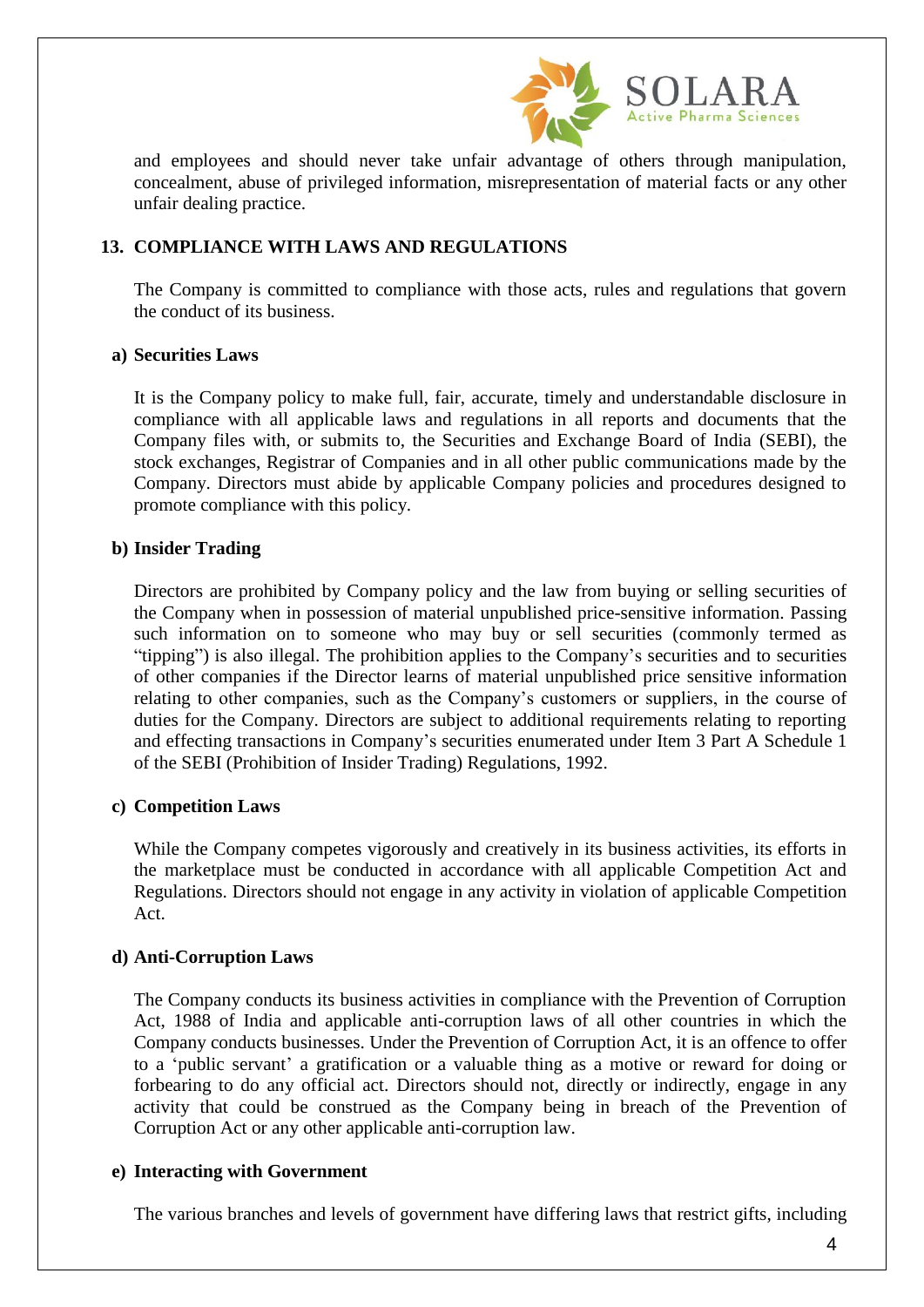

meals, entertainment, transportation and lodging that may be provided to a public servant. Directors should not offer to or pay for meals, travel, lodging or any other expenses for public servants in connection with the Company or Company's business without first consulting with the Legal Counsel of the Company.

## **f) Political Contributions**

The Company will not make political contributions from corporate resources to any political party, candidate or holder of public office, or political committee that is not in compliance with Section 182 of the Companies Act, 2013. This includes monetary contributions as well as inkind contributions (such as the use of corporate property, personnel services or facilities).

Directors may not cause the Company to make contribution to any political party or for any political contribution without the prior approval of the Board. Directors must comply with applicable laws and Company policy with respect to causing the Company to make political contributions. Directors may not make personal political contributions on behalf of, or in the name of, the Company. Directors will not be reimbursed or otherwise compensated for any personal political contribution.

### **14. DUTIES OF DIRECTORS**

In compliance with Section 166 of the Companies Act, 2013, the duties of Directors of the Company are:

- a) A Director shall act in accordance with the Articles of the Company.
- b) A Director shall act in good faith in order to promote the objects of the Company for the benefit of its members as a whole, and in the best interests of the company, its employees, the shareholders, the community and for the protection of environment.
- c) A Director shall exercise his/her duties with due and reasonable care, skill and diligence and shall exercise independent judgment.
- d) A Director shall not involve in a situation in which he/she may have a direct or indirect interest that conflicts, or possibly may conflict, with the interest of the company.
- e) Director shall not achieve or attempt to achieve any undue gain or advantage either to himself or to his relatives, partners, or associates and if such director is found guilty of making any undue gain, he shall be liable to pay an amount equal to that gain to the company.
- f) A Director shall not assign his office and any assignment so done shall be void.

## **15. DUTIES OF INDEPENDENT DIRECTORS**

In compliance with Section 149(8) of the Companies Act, 2013, independent Directors shall:

- a) Undertake appropriate induction programmes and regularly update and refresh their skills, knowledge and familiarity with the Company;
- b) Seek appropriate clarification or amplification of information and, where necessary, take and follow appropriate professional advice and opinion of outside experts at the expense of the Company;
- c) Strive to attend all meetings of the Board of Directors and of the Board committees of which he/she is a member;
- d) Participate constructively and actively in the committees of the Board in which they are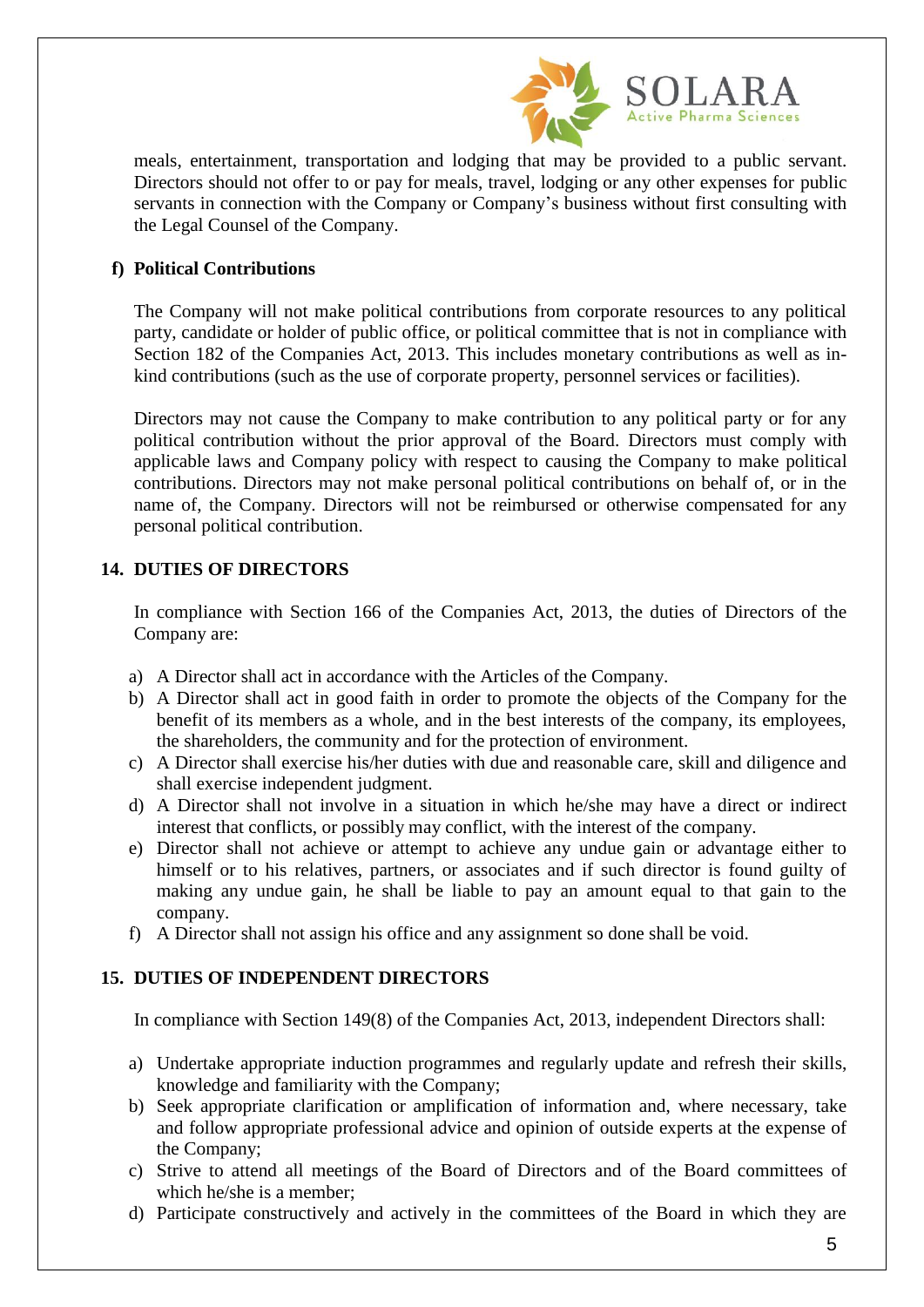

chairpersons or members;

- e) Strive to attend the general meetings of the company;
- f) Where they have concerns about the running of the Company or a proposed action, ensure that these are addressed by the Board and, to the extent that they are not resolved, insist that their concerns are recorded in the minutes of the Board meeting;
- g) Keep themselves well informed about the Company and the external environment in which it operates;
- h) Not to unfairly obstruct the functioning of an otherwise proper Board or committee of the Board;
- i) Pay sufficient attention and ensure that adequate deliberations are held before approving related-party transactions and assure themselves that the same are in the interest of the company;
- j) Ascertain and ensure that the company has an adequate and functional vigil mechanism and to ensure that the interests of a person who uses such mechanism are not prejudicially affected on account of such use;
- k) Report concerns about unethical behavior, actual or suspected fraud or violation of the company's code of conduct or ethics policy;
- l) Acting within his/her authority, assist in protecting the legitimate interests of the Company, shareholders and its employees;
- m) Not disclose confidential information, including commercial secrets, technologies, advertising and sales promotion plans, unpublished price-sensitive information, unless the Board expressly approves such disclosure or is required by law.

### **16. NON-COMPLIANCE**

Suspected violations of this Code must be reported to the Chairman of the Board or the Chairman of the Audit Committee. All reported violations will be appropriately investigated. Directors who violate this Code may be subject to sanctions, up to and including a request to resign as Director or the Board's seeking removal of the Director, where permitted by applicable law.

A Director charged with a violation of this Code should not participate in a vote of the Committee or the Board concerning his/her alleged violation, but may be present at a meeting of the Board or Committee convened for that purpose.

Any waiver of this Code must be approved by the Board of Directors and publicly disclosed as required by law or regulation.

#### **17. NO RIGHTS CREATED**

This Code sets forth guidelines for conduct for the Board of Directors. It is not intended to and does not create any rights in any director, officer, employee, client, supplier, competitor, shareholder or any other person or entity.

## **18. PLACEMENT OF THE CODE ON WEBSITE**

Pursuant to the Regulation 46 (2) (d) of the Listing Regulations, this Code and amendments thereto shall be hosted on the website of the Company.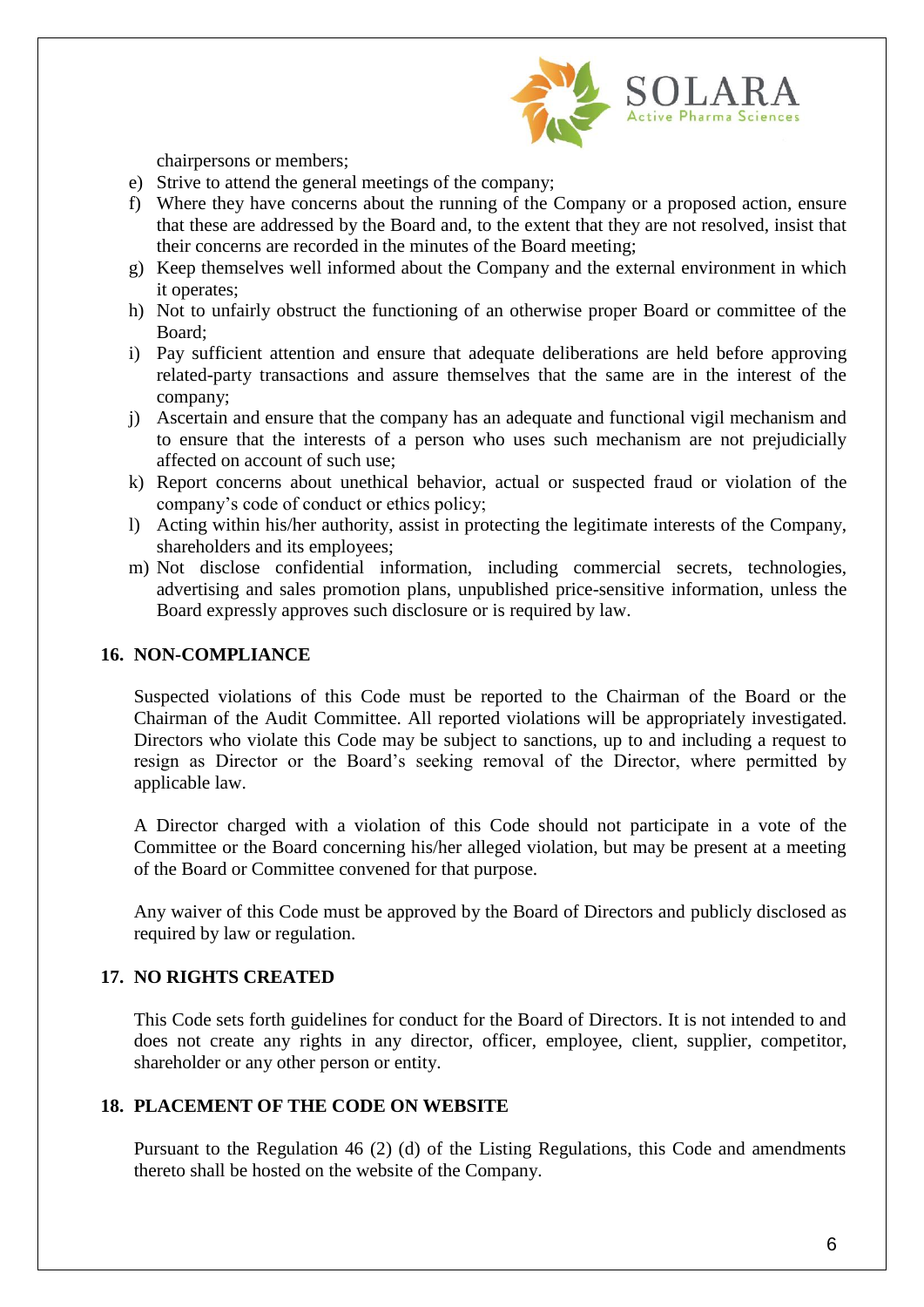

# **19. ACKNOWLEDGEMENT AND ANNUAL COMPLIANCE AFFIRMATION**

The Director should confirm compliance on an annual basis in the format prescribed in **Annexure 1** of the Code and also acknowledge receipt of this Code in the format prescribed in **Annexure 2**.

------------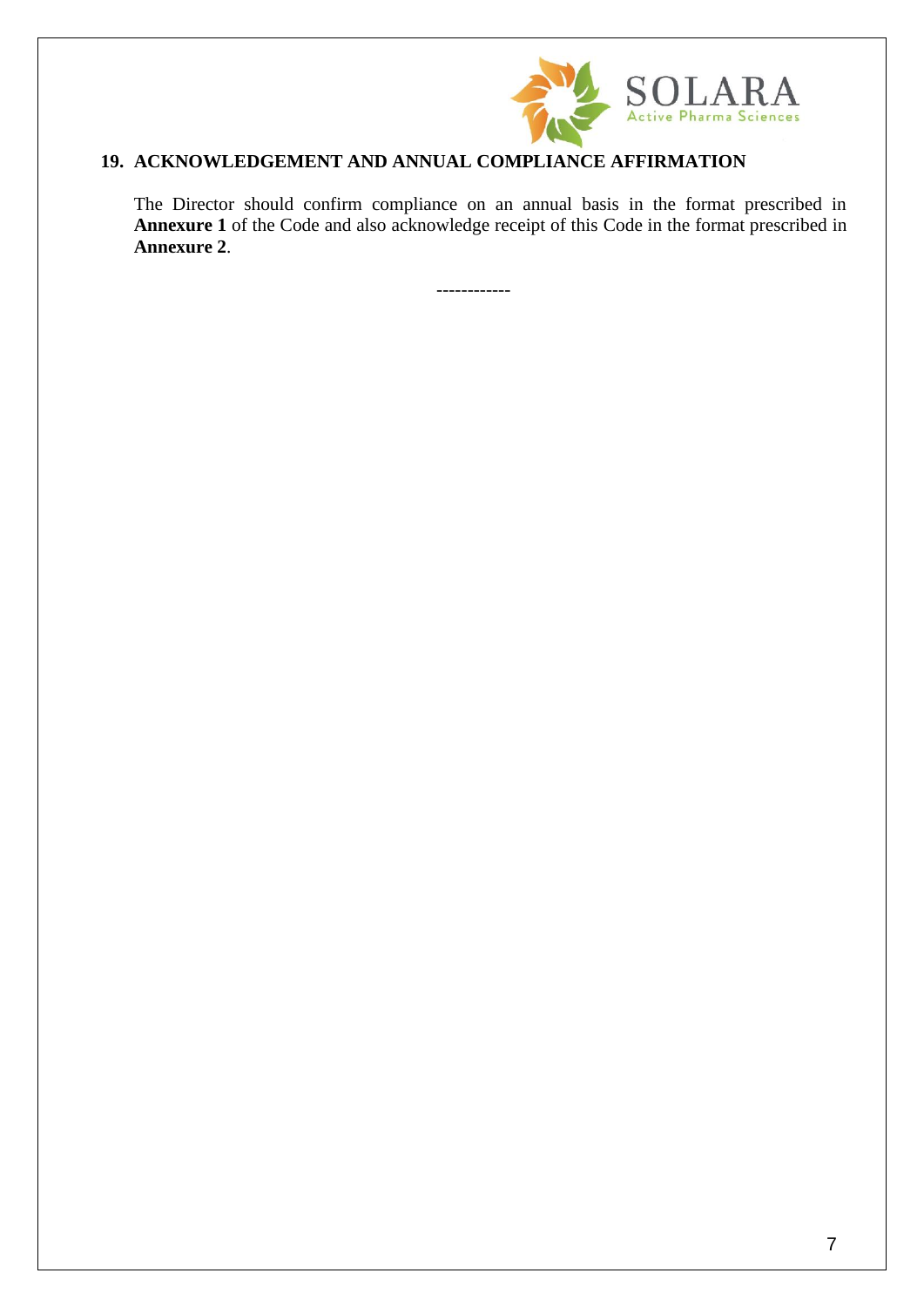

*Annexure 1* 

# **ANNUAL COMPLIANCE FORMAT**

To

**Solara Active Pharma Sciences Limited**  Fourth Floor, Batra Centre No.28, Sardar Patel Road, Guindy Chennai – 600 032.

Dear Sirs,

The undersigned, being a Director of Solara Active Pharma Sciences Limited as defined under Regulation 26(3) of Securities And Exchange Board Of India (Listing Obligations And Disclosure Requirements) Regulations, 2015 entered into by the Company with the Stock Exchanges, do hereby affirm my compliance with the Code of Conduct for Board of Directors of the Company as laid down by the Company for the year \_\_\_\_\_\_\_\_\_\_.

Name : <u>\_\_\_\_\_\_\_\_\_\_\_\_\_\_\_\_\_\_\_\_\_\_\_\_\_\_\_\_\_\_</u>

Designation :

Place : Date:

*Annexure 2*